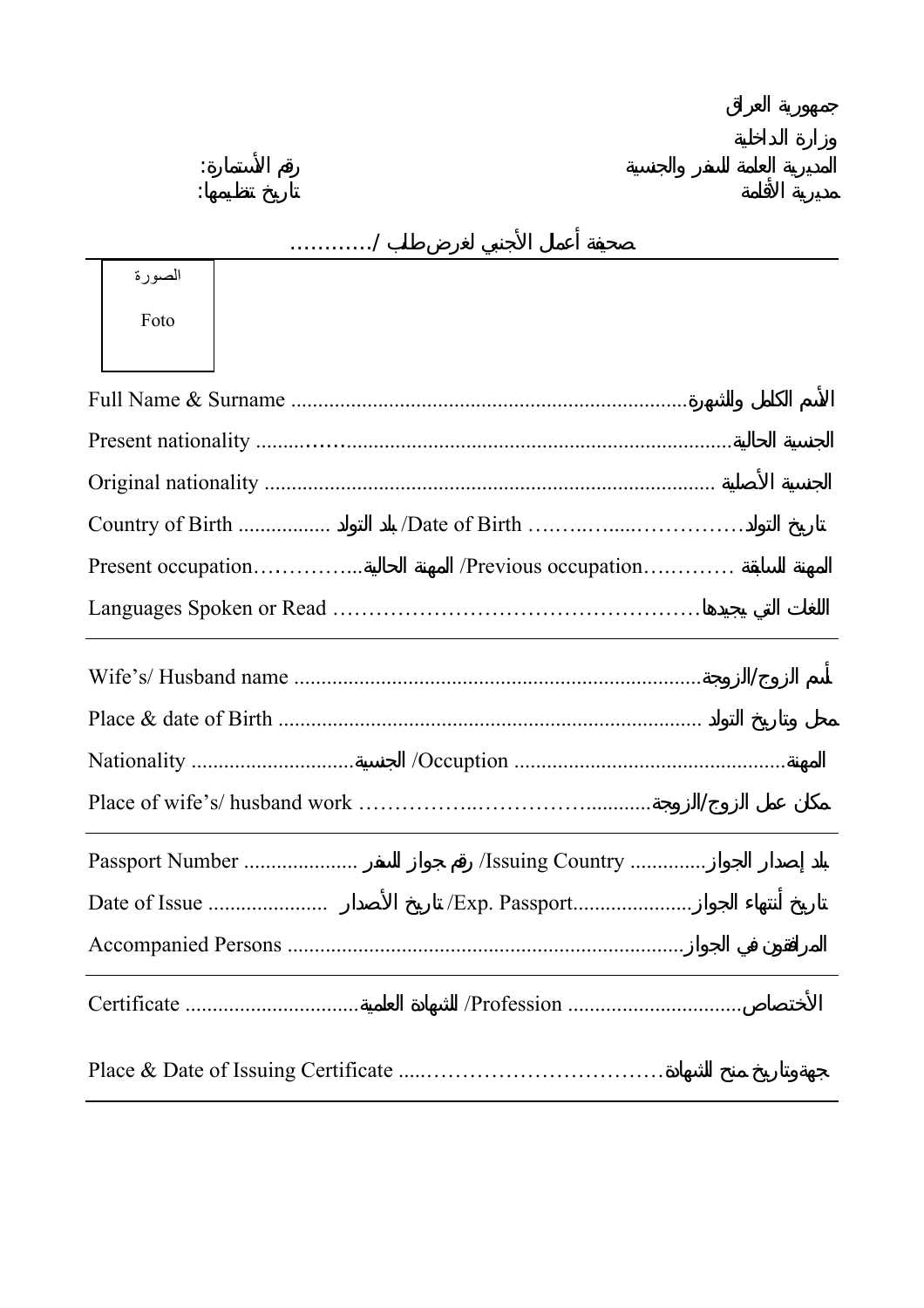| Visa Number                          | /Place of Issuing Visa                                                    |
|--------------------------------------|---------------------------------------------------------------------------|
|                                      | /Place Proccded from                                                      |
|                                      |                                                                           |
|                                      |                                                                           |
|                                      |                                                                           |
|                                      |                                                                           |
|                                      |                                                                           |
|                                      |                                                                           |
|                                      |                                                                           |
|                                      |                                                                           |
|                                      |                                                                           |
|                                      |                                                                           |
| Places of Previous Residence in Iraq |                                                                           |
|                                      | Have you served in the Diplomatic or Commercial servise in Iraq $\&$ When |
|                                      |                                                                           |

## Children's Name, Age & Occuption

|                   | Date of Birth/ | Name/ |
|-------------------|----------------|-------|
| Occuption & Place |                |       |
|                   |                |       |
|                   |                |       |
|                   |                |       |